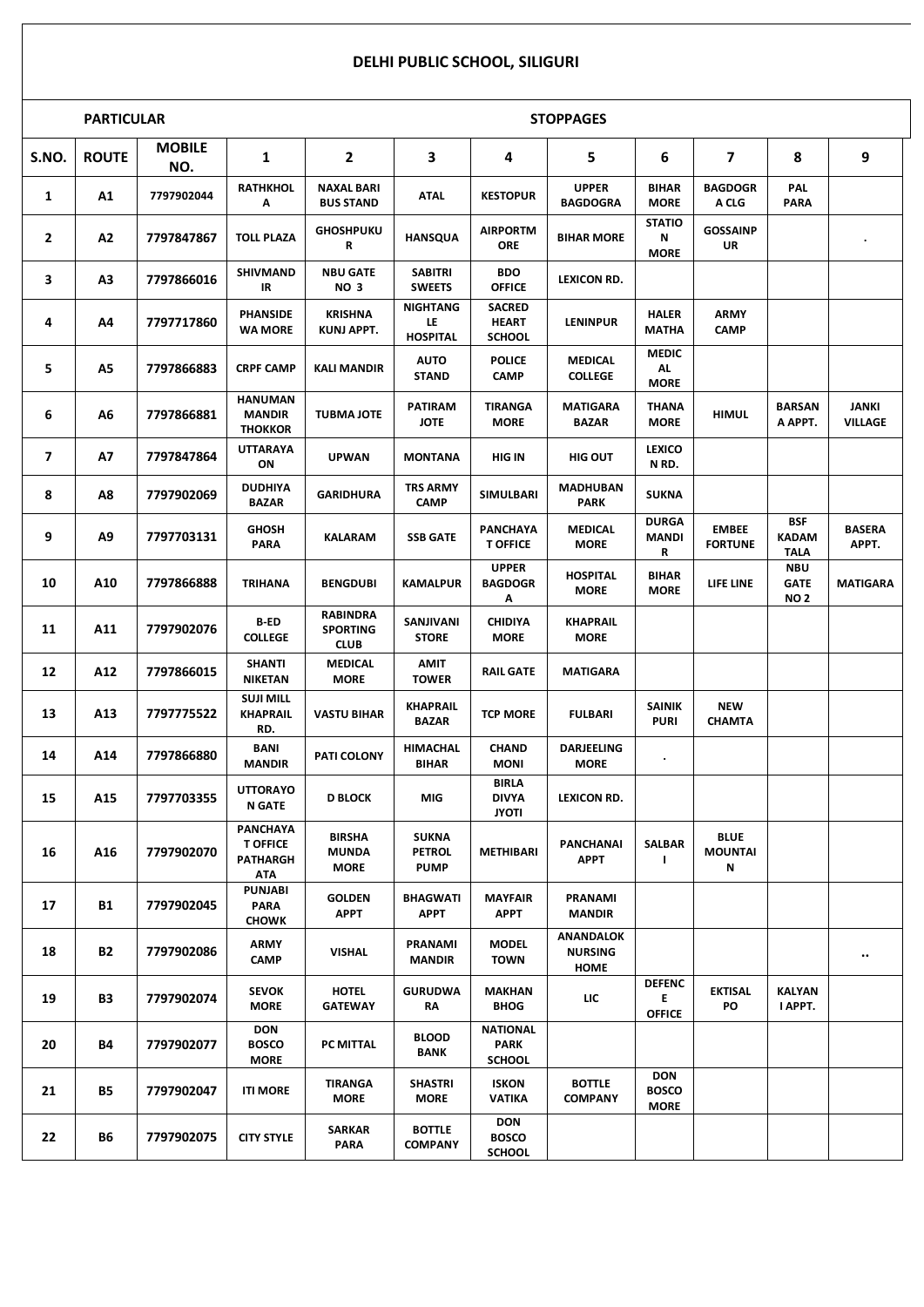| 23 | <b>B7</b>       | 7797902039 | <b>PRAKASH</b><br><b>NAGAR</b><br><b>MORE</b>        | <b>GREEN VIEW</b>                 | <b>SHAHID</b><br><b>NAGAR</b>                 | <b>VISHAL</b><br><b>CINEMA</b>                                    | <b>CHECKPOST</b>                               |                                                          |                                       |                                     |                               |
|----|-----------------|------------|------------------------------------------------------|-----------------------------------|-----------------------------------------------|-------------------------------------------------------------------|------------------------------------------------|----------------------------------------------------------|---------------------------------------|-------------------------------------|-------------------------------|
| 24 | <b>B8</b>       | 7797847866 | <b>COSMOS</b>                                        | <b>JYOTI NAGAR</b>                | <b>DOLPHIN</b><br><b>APPT</b>                 | <b>ANNAPUR</b><br><b>NA APT</b>                                   | <b>TARAI BLOOD</b><br><b>BANK</b>              |                                                          |                                       |                                     |                               |
| 25 | <b>B9</b>       | 7797866884 | <b>PRAGATI</b><br><b>NURSING</b><br><b>HOME</b>      | <b>ISKCON</b><br><b>MANDIR</b>    | 5 NO<br><b>BOROUGH</b><br><b>OFFICE</b>       | <b>MODEL</b><br><b>TOWN</b>                                       | <b>NORTH CITY</b>                              | <b>CHECK</b><br><b>POST</b>                              |                                       |                                     |                               |
| 26 | <b>B10</b>      | 9800783925 | AKSHAYTA<br>RA                                       | <b>CLUB TOWN</b>                  | <b>RAVI AUTO</b>                              | <b>BLOOD</b><br>BANK                                              | <b>ZILLA</b><br><b>PARISHAD</b><br><b>ROAD</b> | 100<br><b>PEARLS</b><br><b>APPT</b>                      |                                       |                                     |                               |
| 27 | B11             | 7797902049 | EDEN APPT.                                           | PAYAL                             | <b>VISHAL</b><br><b>CINEMA</b>                | <b>BHANU</b><br><b>NAGAR</b>                                      |                                                | $\bullet$                                                |                                       |                                     |                               |
| 28 | <b>B12</b>      | 7797902061 | <b>GANDHI</b><br><b>NAGAR</b>                        | <b>BHANU</b><br><b>NAGAR</b>      | <b>GREEN</b><br><b>VISTA</b>                  | <b>GREEN</b><br><b>VALLEY</b>                                     | <b>GREEN VIEW</b>                              |                                                          |                                       |                                     |                               |
| 29 | <b>B13</b>      | 7797703322 | <b>KESHAV</b><br><b>VATIKA</b>                       | NEELKAMAL<br><b>APPT</b>          | SHARDA<br><b>LOK</b>                          | <b>NORTH</b><br><b>CITY</b>                                       | <b>CHECKPOST</b>                               |                                                          |                                       |                                     |                               |
| 30 | <b>B14</b>      | 7797902080 | <b>RAVI AUTO</b>                                     | <b>KAPIL</b><br><b>CENTER</b>     | <b>CITY</b><br><b>GARDEN</b>                  | SONY<br><b>CENTER</b>                                             |                                                |                                                          |                                       |                                     |                               |
| 31 | <b>B15</b>      | 7797902057 | <b>MOUCHAK</b><br><b>SWEETS</b>                      | <b>NAVJIVAN</b><br><b>APPT</b>    | SREEDHAM<br>APPT.                             | <b>SHIDDI</b><br><b>HOME</b>                                      | <b>DURGI APPT</b>                              | <b>SHARD</b><br>A APPT                                   | <b>CHOUDHU</b><br><b>RY APPT</b>      | <b>BRIGHT</b><br><b>ACADE</b><br>MY | <b>PUNJABI</b><br><b>PARA</b> |
| 32 | C1              | 7797902066 | <b>BHUTIA</b><br><b>MARKET</b>                       | <b>ALPHABET</b>                   | <b>PAKURTAL</b><br>A MORE                     | <b>DOLLY INN</b><br><b>HOTEL</b>                                  |                                                |                                                          |                                       |                                     |                               |
| 33 | C <sub>2</sub>  | 7797717861 | <b>BHUTIA</b><br><b>MARKET</b>                       | <b>USHADEEP</b><br>APPT           | <b>CLASSIC</b><br><b>TOWER</b>                | <b>ABASAR</b><br><b>APPT</b>                                      | <b>SHANTI</b><br><b>MORE</b>                   | <b>VIVEKA</b><br><b>NANDA</b><br><b>SCHOO</b><br>г       | <b>ASHIRBAD</b><br><b>SWEETS</b>      |                                     |                               |
| 34 | C <sub>3</sub>  | 7797902063 | <b>ATM MORE</b>                                      | <b>SANGHATI</b><br><b>MORE</b>    | <b>SANGHATI</b><br><b>CLUB</b>                | <b>SUKANTO</b><br><b>NAGAR</b>                                    | <b>SABITA</b><br><b>BHAWAN</b>                 | <b>FRIEND</b><br>S<br><b>UNION</b><br><b>CLUB</b>        |                                       |                                     |                               |
| 35 | C4              | 7797902043 | <b>SWAMIJI</b><br><b>MORE</b>                        | <b>FRIENDS</b><br>UNION CLUB      | <b>KAMAKHY</b><br>A SWEETS                    | AKASH<br><b>HOSPITAL</b>                                          |                                                |                                                          |                                       |                                     |                               |
| 36 | C5              | 7797902065 | <b>HYDER</b><br><b>PARA</b><br><b>MARKET</b><br>COM. | <b>GHUGNI</b><br><b>MORE</b>      | <b>MANSHAD</b><br>EVI<br><b>MANDIR</b>        | <b>PAL PARA</b>                                                   | <b>SHIVRAM</b><br><b>PALLY</b>                 | <b>AAMTA</b><br>LΑ<br><b>BRIDGE</b>                      | <b>SREEMA</b><br>BHAWAN               |                                     |                               |
| 37 | C6              | 7797866019 | <b>PAKURTAL</b><br>A MORE                            | <b>AAMTALA</b><br><b>CLUB</b>     | <b>RAJIV</b><br><b>MORE</b>                   | <b>JEWEL</b><br><b>CLUB</b>                                       |                                                |                                                          |                                       |                                     |                               |
| 38 | C7              | 7797902052 | <b>SHANTI</b><br><b>MORE</b>                         | <b>PALPARA</b><br><b>MORE</b>     | <b>РАККА</b><br><b>BRIDGE</b>                 | <b>RABINDRA</b><br><b>NAGAR</b><br><b>SPORTING</b><br><b>CLUB</b> | <b>KHELAGHAR</b><br><b>MORE</b>                |                                                          |                                       |                                     |                               |
| 39 | C8              | 7797775533 | <b>AAMTALA</b><br><b>CLUB</b>                        | SREEMA<br><b>BHAWAN</b>           | SANGHATI<br><b>MORE</b>                       |                                                                   |                                                |                                                          |                                       |                                     |                               |
| 40 | C9              | 7797866800 | SWAMIJI<br><b>MORE</b>                               | KAMAKHYA<br><b>SWEETS</b>         | <b>FRIENDS</b><br><b>UNION</b><br><b>CLUB</b> | SANGHATI<br><b>MORE</b>                                           | <b>DUDH MORE</b>                               |                                                          |                                       |                                     |                               |
| 41 | C <sub>10</sub> | 7797902054 | <b>GOSTOPAL</b><br><b>STATUE</b>                     | <b>BHUTIA</b><br><b>MARKET</b>    | <b>SHANTI</b><br><b>MORE</b>                  | <b>ASHIRBAD</b><br><b>SWEETS</b>                                  |                                                |                                                          |                                       |                                     |                               |
| 42 | C11             | 7797902081 | <b>BHUTIA</b><br><b>MARKET</b>                       | <b>REVENUE</b><br><b>BUILDING</b> | <b>PAKURTAL</b><br>A MORE                     | <b>JTS MORE</b>                                                   | <b>ANJALEE</b><br><b>JEWELLERS</b>             |                                                          |                                       |                                     |                               |
| 43 | D1              | 9733050850 | TIKIYA<br><b>PARA</b>                                | NTS MORE                          | <b>INDOOR</b><br><b>STADIUM</b>               | <b>FULESHWA</b><br>RI                                             | BHARAT<br><b>NAGAR</b>                         | CBI/GO<br>PAL<br><b>MORE</b>                             |                                       |                                     |                               |
| 44 | D <sub>2</sub>  | 7797902083 | <b>DS COLONY</b>                                     | <b>SISTER</b><br><b>COLONY</b>    | <b>OFFICERS</b><br><b>COLONY</b>              | <b>CENTAL</b><br><b>COLONY</b>                                    | <b>LAKE TOWN</b>                               | <b>ALO</b><br><b>CHOW</b><br><b>DHURY</b><br><b>MORE</b> | DADA<br><b>BHAI</b>                   | <b>NTS</b><br><b>MORE</b>           |                               |
| 45 | D <sub>3</sub>  | 7797902071 | <b>FULBARI</b><br><b>DABGRAM</b>                     | <b>BASUNDHAR</b><br>Α             | <b>NHPC</b>                                   | <b>TINBATTI</b><br><b>MORE</b>                                    | NOUKAGHAT<br><b>MORE</b>                       | <b>JALPAI</b><br><b>MORE</b>                             |                                       |                                     |                               |
| 46 | D4              | 7797866885 | <b>PNT</b><br><b>COLONY</b>                          | <b>CHILDREN</b><br><b>PARK</b>    | <b>MILAN</b><br><b>PALLY</b>                  | <b>KRISHNA</b><br><b>KUNJ</b>                                     | <b>ALO</b><br><b>CHOWDHUR</b><br><b>Y MORE</b> | <b>BABUP</b><br><b>ARA</b><br><b>MAIN</b><br>RD.         | <b>BABUPAR</b><br>Α<br><b>HOUSING</b> |                                     |                               |
| 47 | D5              | 7797902050 | YMA CLUB                                             | <b>VIDYAPITH</b><br><b>MORE</b>   | DADABHAI<br><b>MORE</b>                       |                                                                   |                                                |                                                          |                                       |                                     |                               |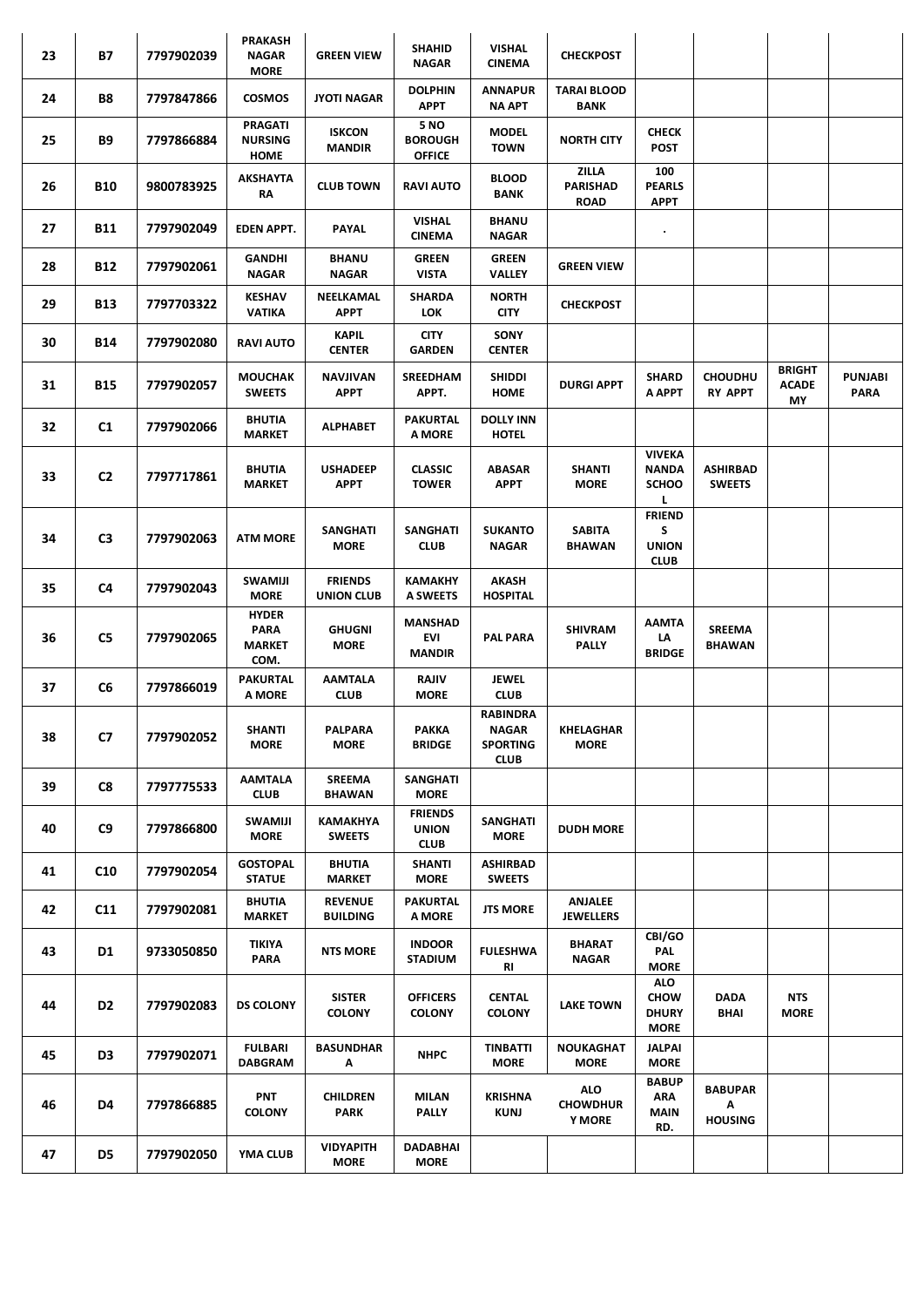| 48 | D <sub>6</sub> | 7797866014 | <b>PWD MORE</b>                                   | <b>SUKANTA</b><br><b>PALLY</b>                          | <b>BALAKA</b><br><b>MORE</b>                     | <b>GATE</b><br><b>BAZAR</b>                 | <b>SARKAR</b><br><b>TRADERS</b>                  | <b>SHARA</b><br>DA<br><b>HARDW</b><br>ARES                        | <b>LAKE</b><br><b>TOWN</b>  | <b>KRISHN</b><br><b>A KUNJ</b><br><b>BHAWA</b><br>Ν | <b>NTS MORE</b> |
|----|----------------|------------|---------------------------------------------------|---------------------------------------------------------|--------------------------------------------------|---------------------------------------------|--------------------------------------------------|-------------------------------------------------------------------|-----------------------------|-----------------------------------------------------|-----------------|
| 49 | D7             | 7797902042 | DADABHAI<br><b>MORE</b>                           | <b>SUBRATA</b><br>SANGHA                                | 4 H CLUB                                         | <b>SURJASEN</b><br><b>COLLEGE</b>           | <b>CLASSIC</b><br><b>LODGE</b>                   | <b>NTS</b><br><b>MORE</b>                                         |                             |                                                     |                 |
| 50 | D8             | 7797902062 | <b>INDOOR</b><br><b>STADIUM</b>                   | <b>FULESHWARI</b><br>BAZAR                              | <b>CENTRAL</b><br>BANK                           | <b>GOPAL</b><br><b>MORE</b>                 | <b>MATRI</b><br><b>RADIO</b>                     | <b>BOW</b><br><b>BAZAR</b>                                        | <b>DADA</b><br>BHAI         |                                                     |                 |
| 51 | D9             | 7797902082 | <b>GATE</b><br><b>BAZAR</b>                       | <b>LAKE TOWN</b>                                        | <b>BABUPARA</b><br><b>MAIN RD</b>                | <b>SHATI</b><br><b>SAPAN</b><br><b>CLUB</b> | <b>BABUPARA</b><br><b>HOUSING</b>                |                                                                   |                             |                                                     |                 |
| 52 | E1             | 7797902078 | <b>SAHUDANG</b><br>$\mathbf{I}$                   | <b>GORA MORE</b>                                        | <b>BHALOBAS</b><br>A MORE                        | <b>BASUNDHA</b><br>RΑ                       | <b>TINBATTI</b>                                  | <b>SANTAS</b><br>HI<br><b>NAGAR</b><br><b>MORE</b>                |                             |                                                     |                 |
| 53 | E2             | 7797902055 | <b>SAKTIGHAR</b><br>2 NO RD                       | <b>SAKTIGHAR 3</b><br><b>NORD</b>                       | <b>BALAKA</b><br><b>MORE</b>                     | <b>SUKANTA</b><br><b>PALLY</b>              | <b>NOUKAGHAT</b>                                 | <b>JALPAI</b><br><b>MORE</b>                                      |                             |                                                     |                 |
| 54 | E3             | 7797847869 | <b>RAJASTHA</b><br><b>N GUEST</b><br><b>HOUSE</b> | JHANKAR<br><b>MORE</b>                                  | <b>OVER</b><br><b>BRIDGE</b>                     |                                             |                                                  |                                                                   |                             |                                                     |                 |
| 55 | E4             | 7797847860 | JHANKAR<br><b>MORE</b>                            | <b>SHANTI</b><br><b>HONDA</b>                           | SRI LAXMI<br><b>WEIGH</b><br><b>BRIDGE</b>       | <b>SHILPANC</b><br>HAL<br><b>BHAWAN</b>     | <b>SIDDHI</b><br><b>VATIKA</b>                   | VISHAL<br><b>MEGA</b><br><b>MART</b>                              |                             |                                                     |                 |
| 56 | F1             | 7797902053 | ASHIGHAR                                          | SBI BANK                                                | <b>GHUGUMA</b><br>Ц                              | TILAK<br><b>SADHU</b><br><b>MORE</b>        | $\bullet$                                        |                                                                   |                             |                                                     |                 |
| 57 | F <sub>2</sub> | 7797902084 | ASHIGHAR                                          | <b>UNION BANK</b>                                       | <b>TILAK</b><br><b>SADHU</b><br><b>MORE</b>      | <b>BAHULTAL</b><br>A MORE                   | RABINDRA<br><b>NAGAR</b>                         | <b>SUBHA</b><br><b>SHPALL</b><br>Y<br><b>BAZAR</b>                |                             |                                                     |                 |
| 58 | F3             | 7797902046 | JALESHWA<br><b>RI BAZAR</b>                       | <b>XAVIER</b><br><b>INTERNATIO</b><br><b>NAL SCHOOL</b> | SHANTINA<br><b>GAR</b>                           | <b>DABGRAM</b>                              | <b>ARBINDO</b><br><b>SPORTING</b><br><b>CLUB</b> | <b>NETAJI</b><br><b>PALLY</b><br><b>MAIN</b><br><b>ROAD</b>       | SILIGURI<br><b>BAZAR</b>    |                                                     |                 |
| 59 | F4             | 7797902040 | <b>CHILDREN</b><br><b>PARK</b>                    | <b>BASU CLINIC</b>                                      | <b>JERMELS</b><br><b>ACADEMY</b>                 | <b>MAMTA</b><br><b>STORE</b>                | <b>SACHIN</b><br>SOURAV                          |                                                                   |                             |                                                     |                 |
| 60 | F5             | 7797866017 | <b>AYURVEDB</b><br><b>HAWAN</b>                   | <b>NEAR NETAJI</b><br><b>BOYS</b>                       | <b>DABGRAM</b><br><b>SILIGURI</b><br><b>PARK</b> | DABGRAM<br>MAHILA<br><b>COLLEGE</b>         | <b>UBI</b><br><b>DABGRAM</b>                     | <b>GOVT</b><br><b>MAHIL</b><br>Α<br><b>POLYTE</b><br><b>CHNIC</b> |                             |                                                     |                 |
| 61 | F6             | 7797902048 | NETAJI<br><b>GIRLS HIGH</b><br><b>SCHOOL</b>      | <b>AUROBINDA</b><br>PALLY                               | SAMAR<br><b>BIRI</b>                             | <b>DABGRAM</b><br><b>SILIGURI</b><br>PARK   |                                                  |                                                                   |                             |                                                     |                 |
| 62 | F7             | 7797847863 | <b>CHILDREN</b><br><b>PARK</b>                    | <b>KHELAGHAR</b><br><b>MORE</b>                         | <b>SWAPNANI</b><br><b>LBHAWAN</b>                | PATH<br><b>BHAWAN</b><br><b>SCHOOL</b>      | <b>BANDHAB</b><br><b>SANGHA</b>                  | HATI<br><b>MORE</b>                                               | <b>COURT</b><br><b>MORE</b> |                                                     |                 |
| 63 | F8             | 7797866889 | <b>VENUS</b><br><b>MORE</b>                       | RANJIT<br><b>HOTEL</b>                                  | BATA                                             | <b>GAYARAM</b><br><b>MEDICO</b>             | <b>HOTEL</b><br>VINAYAK                          | <b>AIRVIE</b><br>W<br><b>MORE</b>                                 |                             |                                                     |                 |
| 64 | G1             | 7797902056 | <b>GURUNG</b><br><b>BASTI</b>                     | <b>VEER JAWAN</b>                                       | <b>SHIVAKOTI</b>                                 | DISHA<br><b>MEDICAL</b>                     | <b>KALI MANDIR</b>                               |                                                                   |                             |                                                     |                 |
| 65 | G2             | 7797775511 | <b>GURUNG</b><br><b>BASTI</b><br>BAZAR            | <b>VEER JAWAN</b>                                       | JANKI<br><b>MADICAL</b>                          | <b>MARGARET</b><br><b>SCHOOL</b>            | <b>NABANKUR</b><br><b>CLUB</b>                   |                                                                   |                             |                                                     |                 |
| 66 | G3             | 7797902072 | <b>CHAMPASA</b><br><b>RI MORE</b>                 | LAL<br><b>BUILDING</b>                                  | <b>BAGHAJATI</b><br>N COLONY                     | <b>CIRCUIT</b><br><b>HOUSE</b>              |                                                  |                                                                   |                             |                                                     |                 |
| 67 | G4             | 7797866771 | <b>DEBIDANG</b><br>Α                              | <b>PETROL</b><br><b>PUMP</b>                            | <b>PURANA</b><br><b>ANCHAL</b>                   | <b>STATE</b><br><b>BANK</b>                 | CHAMPASARI                                       |                                                                   |                             |                                                     |                 |
| 68 | G5             | 7797717864 | <b>MILAN</b><br><b>MORE</b>                       | <b>KOLABARI</b>                                         | DEBIDANG<br>A BAZAR                              |                                             |                                                  |                                                                   |                             |                                                     |                 |
| 69 | G6             | 7797866011 | <b>MOTHER</b><br><b>TERESA</b><br><b>SCHOOL</b>   | SATABHAI<br><b>SANGHA</b><br><b>CLUB</b>                | KALI<br><b>MANDIR</b>                            | <b>CHAMPAS</b><br><b>ARI MORE</b>           |                                                  |                                                                   |                             |                                                     |                 |
| 70 | G7             | 7797866010 | <b>HERITAGE</b><br><b>HOTEL</b>                   | <b>PATEL ROAD</b>                                       | <b>HAPPY</b><br>BAPI                             | KALI<br><b>MANDIR</b>                       | <b>ST MARYS</b><br><b>SCHOOL</b>                 | <b>NIVEDI</b><br>ΤΑ<br><b>HOSPIT</b><br>AL                        | <b>GREEN</b><br><b>PARK</b> | <b>BISWAD</b><br>EEP                                |                 |
| 71 | G8             | 7797902068 | <b>MIDDLE</b><br>PALASH                           | <b>DEBI DANGA</b><br>BAZAR                              | <b>SILVER</b><br><b>OAKS</b>                     | <b>MALLAGUR</b><br>$\mathbf{I}$             |                                                  |                                                                   |                             |                                                     |                 |